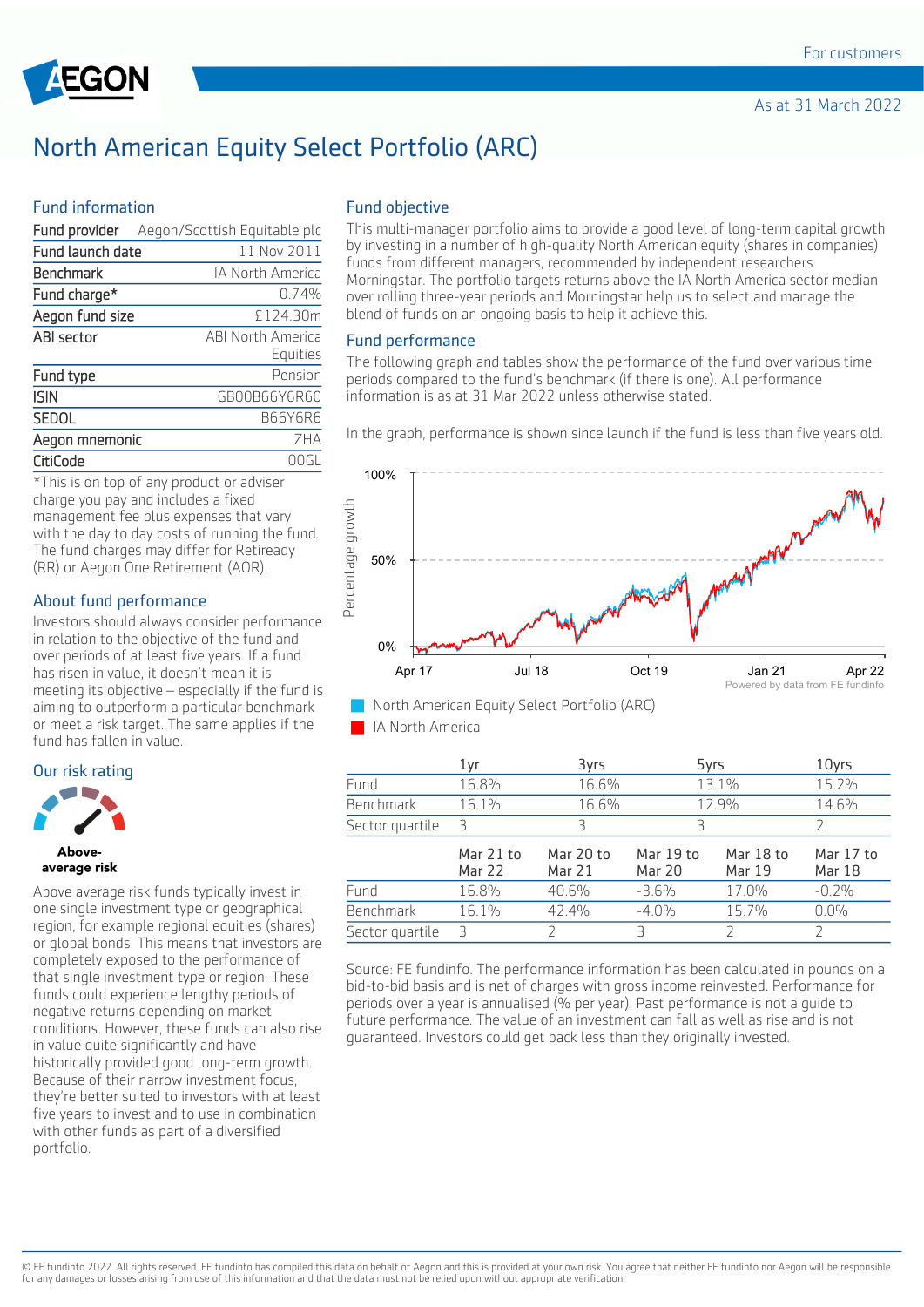# North American Equity Select Portfolio (ARC)

### Underlying fund

#### Fund mgmt group

Aegon/Scottish Equitable plc

#### Fund manager information

Aegon have created this fund to offer a single asset class solution in a single fund with the aim of making investing easier. We reserve the right to add, remove and replace the underlying funds within this solution with the aim of making sure the fund continues to meet its aims and objectives. Sometimes we work with external fund managers and they select and manage the underlying funds on our behalf. The additional charges/expenses may change when underlying funds are replaced, added or removed from the portfolio or when weightings between the underlying funds are changed. Please note, there's no guarantee the fund will meet its objective.

# Geographic breakdown as at 31 Mar 2022

| Name         | Weight |
|--------------|--------|
| <b>USA</b>   | 94.6%  |
| Canada       | 1.8%   |
| Taiwan       | 0.5%   |
| Netherlands  | 0.5%   |
| France       | 0.3%   |
| India        | 0.2%   |
| Bermuda      | 0.2%   |
| Thailand     | 0.1%   |
| Money Market | 1.7%   |
| Total        | 99.9%  |
|              |        |

# Top holdings as at 31 Mar 2022

| Total                                        | 100.0% |
|----------------------------------------------|--------|
| Scottish Equitable Janus Henderson US Growth | 16.6%  |
| Scottish Equitable Schroder US Mid-Cap       | 21 1%  |
| Scottish Equitable JPMorgan US Equity Income | 21.9%  |
| North American Equity Tracker                | 40.4%  |
| Holding                                      | 0/2    |

Source of fund breakdown and holdings: Fund mgmt group